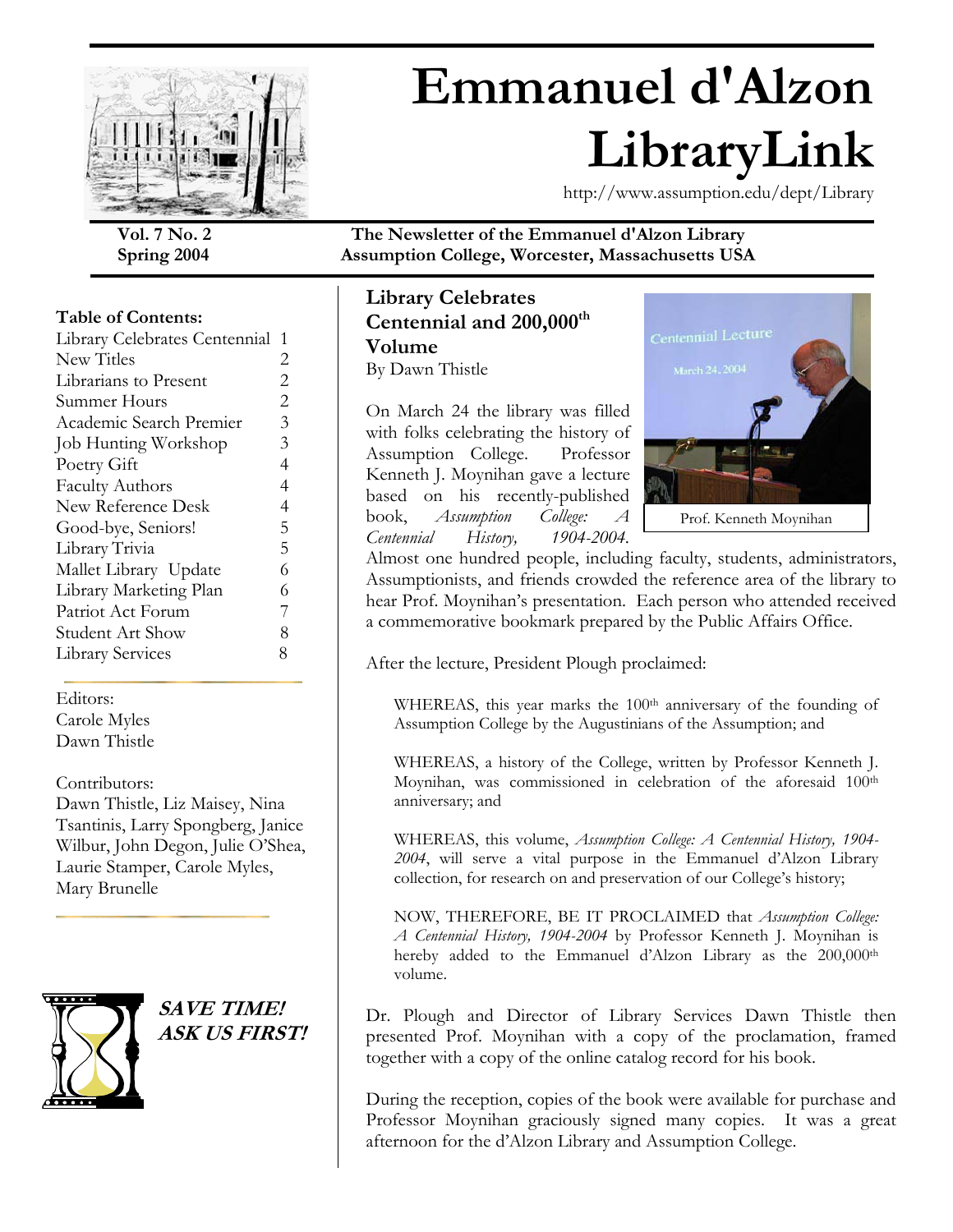#### **New Titles**  By Laurie Stamper

The Emmanuel d'Alzon Library is pleased to introduce an interactive "**New Titles"** search feature to Webvoyage (the library's online catalog.)

This **"New Titles"** feature allows you to view the library's new titles at any time. You have the option to search for titles added within the last week, two weeks, three weeks or four weeks. Other search options include the ability to limit your search results by location—Reference, Stacks, or Media. Search results may also be sorted by call number, title or author. And, finally, there is an optional keyword search that allows you to search by title word, author's name or the start of a call number.

Due to popular demand, we will continue to feature a new title of the month.

To view the **"New Titles"** search page, please point your web browser to this address: [http://sun2.assumption.edu/ cgi](http://sun2.assumption.edu/cgi-bin/newbooks.cgi)[bin/newbooks.cgi](http://sun2.assumption.edu/cgi-bin/newbooks.cgi)



Featured title of the month

#### **Librarians to Present at NELIG in June**  By John Degon

D'Alzon Library will be well represented in May at the New England Library Instruction Group (NELIG) Annual Program. Two presentations by Assumption librarians have been accepted at the event. At the morning session Carole Myles and Janice Wilbur will discuss the library's new marketing plan. In the afternoon John Degon and Carol McGuiggan of Career Services will discuss their collaboration on a workshop they presented at the library in April. This year's program, entitled *Creative Collaborations: It Takes a Campus to Educate a Student*, focuses on cooperative projects between academic libraries and other campus departments.

NELIG, a special interest group of Association of College and Research Libraries, brings together librarians who design instruction programs for their library users. Instruction is important to the mission of college and university libraries. NELIG members share information, techniques, and materials in support of bibliographic instruction and library literacy.

Janice Wilbur and Carole Myles will be speaking about the Library marketing plan which was created by a team of four staff librarians. They will provide an overview on how to develop a plan. Discussion will also focus on the various promotional activities used to raise awareness about the Library and its information resources.

John Degon and Carol McGuiggan will talk about the workshop, "Job Hunting on the Web", that they presented at the library in April. The workshop focused on websites and electronic and print resources available to job hunters. Attendees learned to set up their computer desktops with a set of tools and resources that would aid in a successful Web-based job search. The well-attended workshop received good reviews from participants and will be offered again in upcoming semesters.

This has been an eventful and creative year at the d'Alzon Library, and these two presentations at the NELIG program cap it off beautifully.

#### **Emmanuel d'Alzon Library Summer Hours**

#### **Summer Hours**  Monday-Thursday, 8:30 AM — 7PM Friday, 8:30 AM — 4:30 PM Saturday, CLOSED Sunday, 1 PM — 7 PM

During intersession we will be open from 8:30 AM to 4:30 PM, Monday through Friday. We will be open until 9 PM during exam periods, June 28 through July 1 and August 9 through August 12.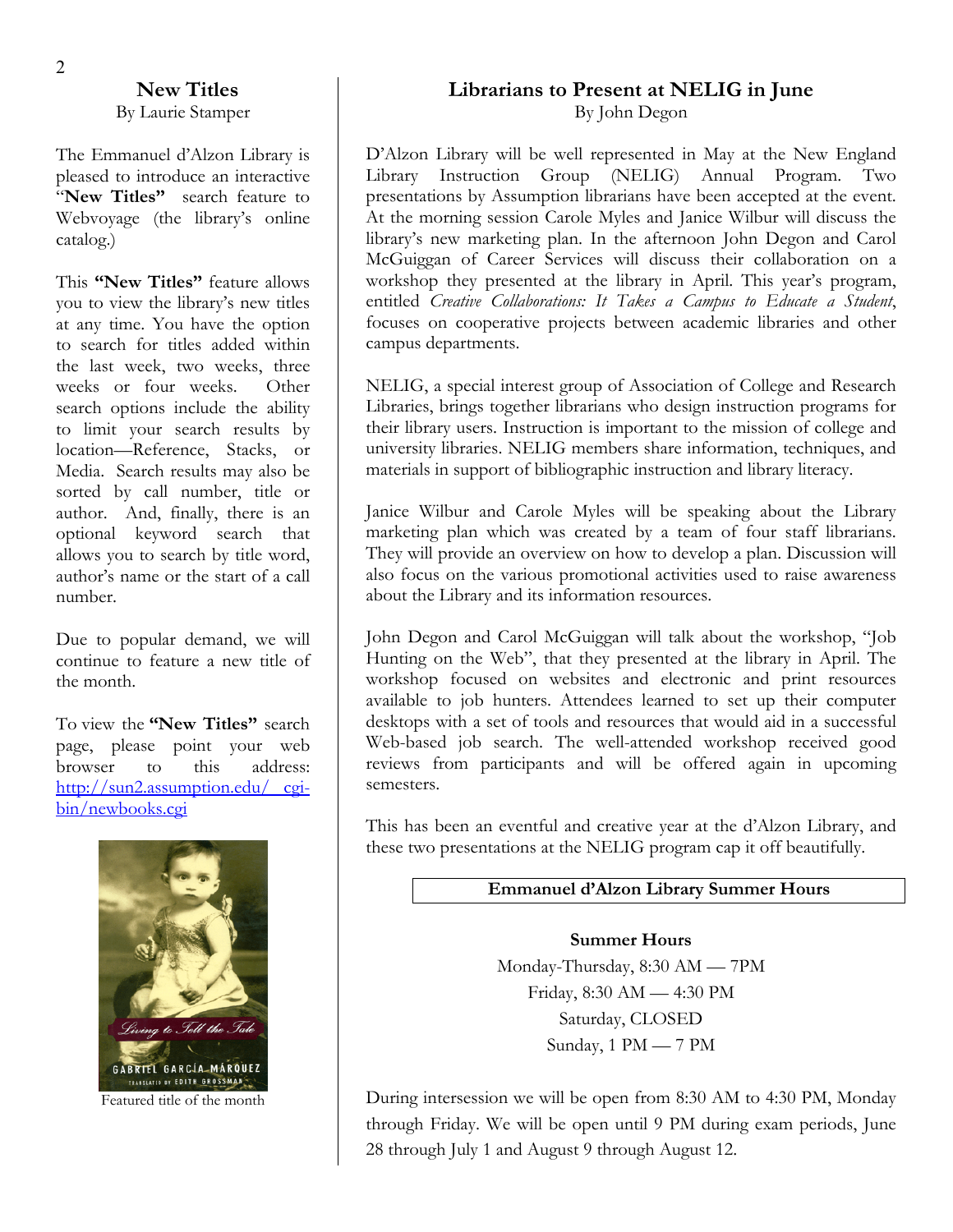## **Saving Time With Academic Search Premier**

Many patrons have found Academic Search Premier useful for library research. As noted in our last newsletter, more than 3000 peer-reviewed journals are available in full text. A total of more than 6500 peer-reviewed journals are covered in Premier, either by abstracts, indexing, or full text.

Nonetheless, you may have encountered a situation that requires you to interrupt a search for one reason or another. If that occurs, you may believe that you simply have to do everything over again when the opportunity arises.

The good news is that a personal account option exists to enable you to save searches that are in process, as well as repeat searches later on to gather any new information that may have become available on your topic. Moreover, it is possible to receive email alerts when new articles relating to your saved searches become available in Premier.

Online instructions are available from Academic Search Premier. Nonetheless, I recommend that you stop by the library if you run into any problems with establishing a personal account. I am quite confident that you will soon find this the best way in making effective use of this database.



# **Job Hunting Workshop a Success**

What do librarians and career counselors have in common? They both spend large amounts of time searching

for information and sharing these skills and knowledge with others. On Monday, April 5, librarian John Degon and Office of Career Services' Carol McGuiggan pooled their expertise to present the workshop **Job Hunting on the Web**. The 15 attendees included Assumption students as well as one alumnus, community member and faculty member.

The workshop emphasized that job hunting done well is itself a full-time job. The presenters highlighted resources that should be standard tools on the job hunter's electronic desktop. The intention was not to provide a prescription guaranteeing success. Rather, it intended to encourage exploration and experimentation and to demonstrate tools standard to experienced job hunters. These tools should be part of a repertoire of strategies.

Necessary tools on the electronic desktop include all versions of resumes and cover letters saved in multiple formats. Resumes saved as text can be quickly pasted in emails or to job boards like Monster or CollegeGrad. The web is rich with lists and services advertising job postings. Finding the best sites takes a bit of skill. Many job seekers find good success by going directly to company sites to find job postings.

Popular job and resume posting sites like Monster, Hotjobs and Careerbuilder are not one-stop job shopping sites but do provide many entry-level job listings. Besides the general sites, there are hundreds of career-specific sites. The presentation highlighted electronic and print resources for researching and compiling lists of company and career sites.

The job hunting workshop was so well received it will be revised and offered again in the fall of 2004 and spring of 2005. Members of the class of 2005 and other future job seekers, stay tuned!



Exam time in the Library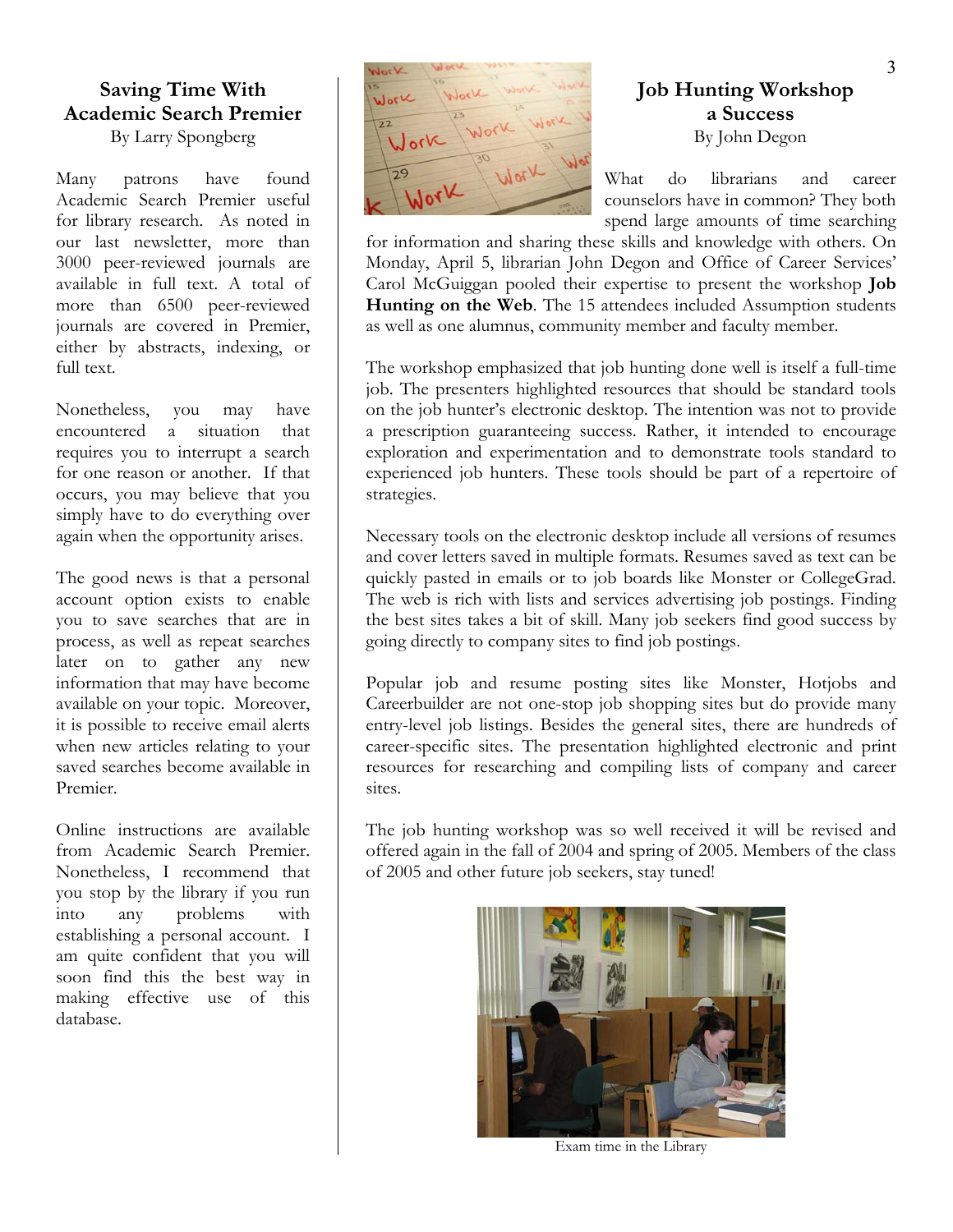# By Nina Tsantinis

The Library's collection of poetry thanks to a generous gift by alumnus John H. Meagher III, made in memory of his uncle, James Andrew McDermott. English professors David Thoreen, a published poet , and Chris Beyers, who has written a critical history of free verse, selected an eclectic choice of titles by contemporary poets from the United States and around the world, including Rita Dove, Billy Collins, Olga Broumas and Thomas Lux. Library Director Dawn Thistle was thrilled to receive this gift from Mr. Meagher, saying "I am very excited about these new additions to our literature collection. They are a wonderful complement to our successful D'Alzon Arts Series poetry readings". Many thanks to Mr. Meagher who made this possible!

#### **\*\*\***

#### **Faculty Authors**

Professors who have published books or journal articles are invited to fill out the Faculty Scholarly Achievement Form at: http://www.assumption.edu/ [scholars/](http://www.assumption.edu/scholars/)

Your information will then be included in the Scholarly Achievements newsletter published by the Office of Academic Affairs as well as sent to Dawn Thistle for inclusion on the Faculty Publications web page located at: http://www.assumption.edu/ [dept/Library/faculty/facp](http://www.assumption/)ubs.htm

# **Poetry Gift The d'Alzon Library Has a New Reference Desk**

By Liz Maisey

As you walk into the Reference Room of the d'Alzon Library you will books was recently enhanced notice our beautiful new Reference Desk. It was designed and built by Tom Doray, who was a carpenter in our Buildings and Grounds Department before retiring in 2002. The Reference Staff gave Tom some ideas for their "dream" Reference Desk, and he was able to create an attractive and functional workstation which has become the focal point of the Reference Room.

> The desk was designed to accommodate patrons from either side of the Reference Room. The surface is at different heights to allow service to patrons using wheelchairs. Tom also built a matching book case behind the desk, which allows us to display our new Reference books and keep frequently used materials handy. Since the new desk was installed, many visitors have commented on Tom's workmanship, especially the curved sides and drawer fronts required by the desk's circular design.

> Our goal in getting a new desk was to create a welcoming area for our patrons where we can provide valuable research assistance. With Tom's help we feel we have achieved our goal.



Reference Librarian, Liz Maisey, shown with Tom Doray.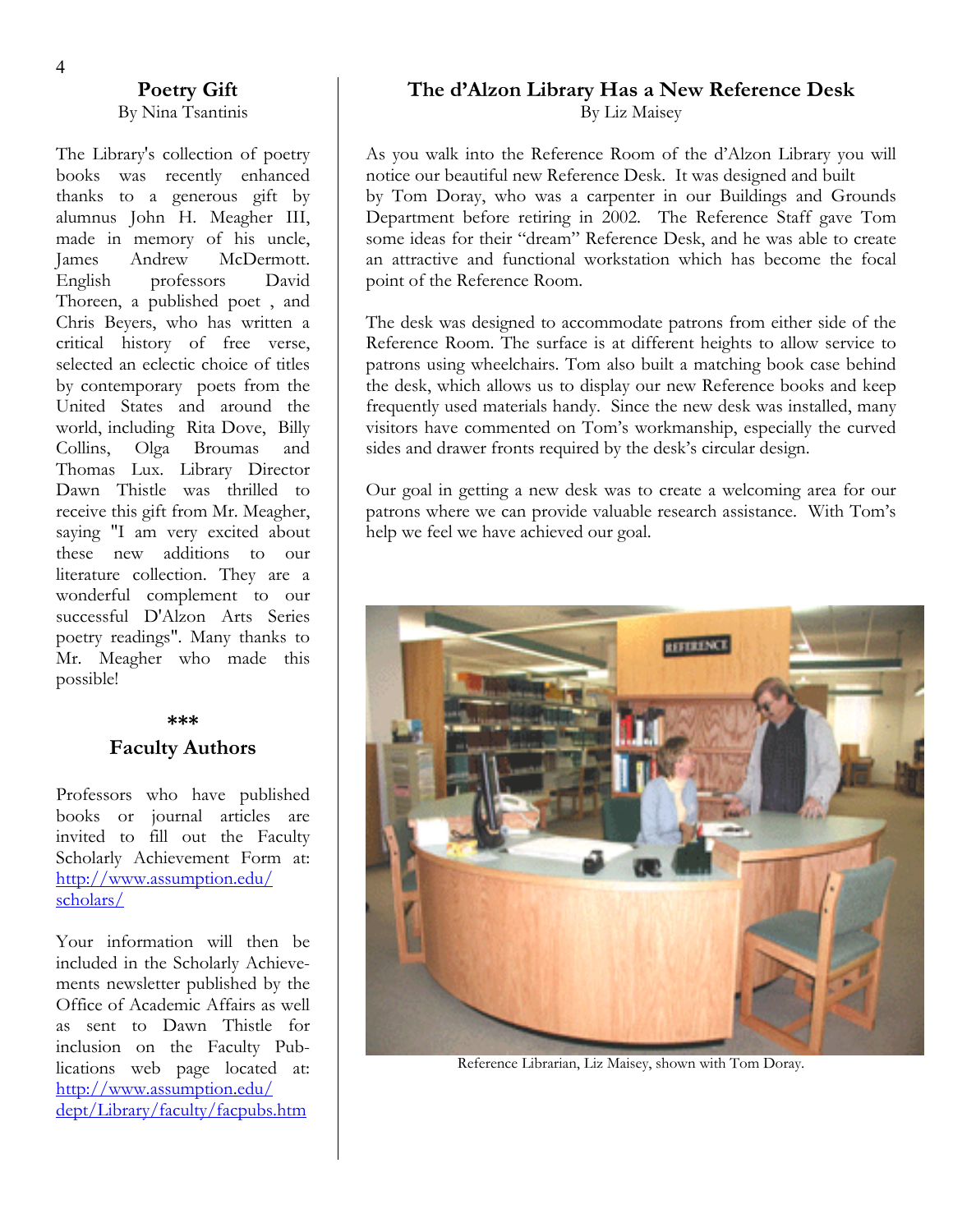# **Good-bye, Senior Student Workers……and Thanks!!!**

By Janice Wilbur

The Library will be saying good bye, and good luck to 16 dedicated, hard working Assumption students who have helped in the day to day operation of the library for 4 years!! We managed to catch up with a few of the seniors as they prepared for their last finals at Assumption and ask them to comment on their experiences:

"I always enjoyed working here and it was a quiet place to get my work done. I established great relationships with the other students and the library staff. I really enjoyed coming to work !" Jenn Sequeira

"I've been able to help my friends and fellow students while improving my customer service skills. I'll be able to utilize those skills in my future position after graduation!" Julie Wasik

"I really enjoyed working with such a great staff. I especially enjoyed hearing Larry's latest jokes! " Meg Savage

"I had a lot of fun working at the library. I also learned a lot about researching, which made it easier for me to do my own papers. I'm really going to miss working with everyone." Siobhan Ziccardo

Goodbye…..Jenn Sequeira, Julie Wasik, Meg Savage, Theresa Desilet, Siobhan Ziccardo, Mark Barile, Charlie Doyle, Orlando Ortiz, Nick Connery, Erin St. Thomas, Liz Provost, Pat Lavigne, Tyler LaFrance, Meg Savage, and Jess Roche…..we'll miss you.



19th century English library

**Library Trivia**  By Mary Brunelle

Are you ready for a quick history lesson? Many people probably consider the field of librarianship to be a woman's profession. Statistics show that women have dominated the field in sheer numbers, usually comprising 80% of the field or more, for the entire 20th century. But this wasn't always the case.

In fact, before 1850, librarianship—like most professions—was reserved for men. Women did not receive the same access to education and literature during the  $18<sup>th</sup>$  and  $19<sup>th</sup>$  centuries. Naturally men were considered the keepers of knowledge and scholarship, and therefore the keepers of books and literature. It wasn't until 1852, when Boston Public Library hired the first woman library clerk that women were allowed to enter the profession. Once women began finding work at libraries, they flooded the field. By 1900, librarianship was generally considered to be woman's work.

Although men continued (and still continue) to dominate the field by occupying most of the high-paying administrative positions, early women librarians undoubtedly shaped library work for the better by instituting many of the services we consider central to the profession today. Women pioneered patron-centered reference work, work with children in the spirit of education and culture, and community outreach. Without women, libraries would have a very different look and feel to them today.

That's just a little library trivia for you.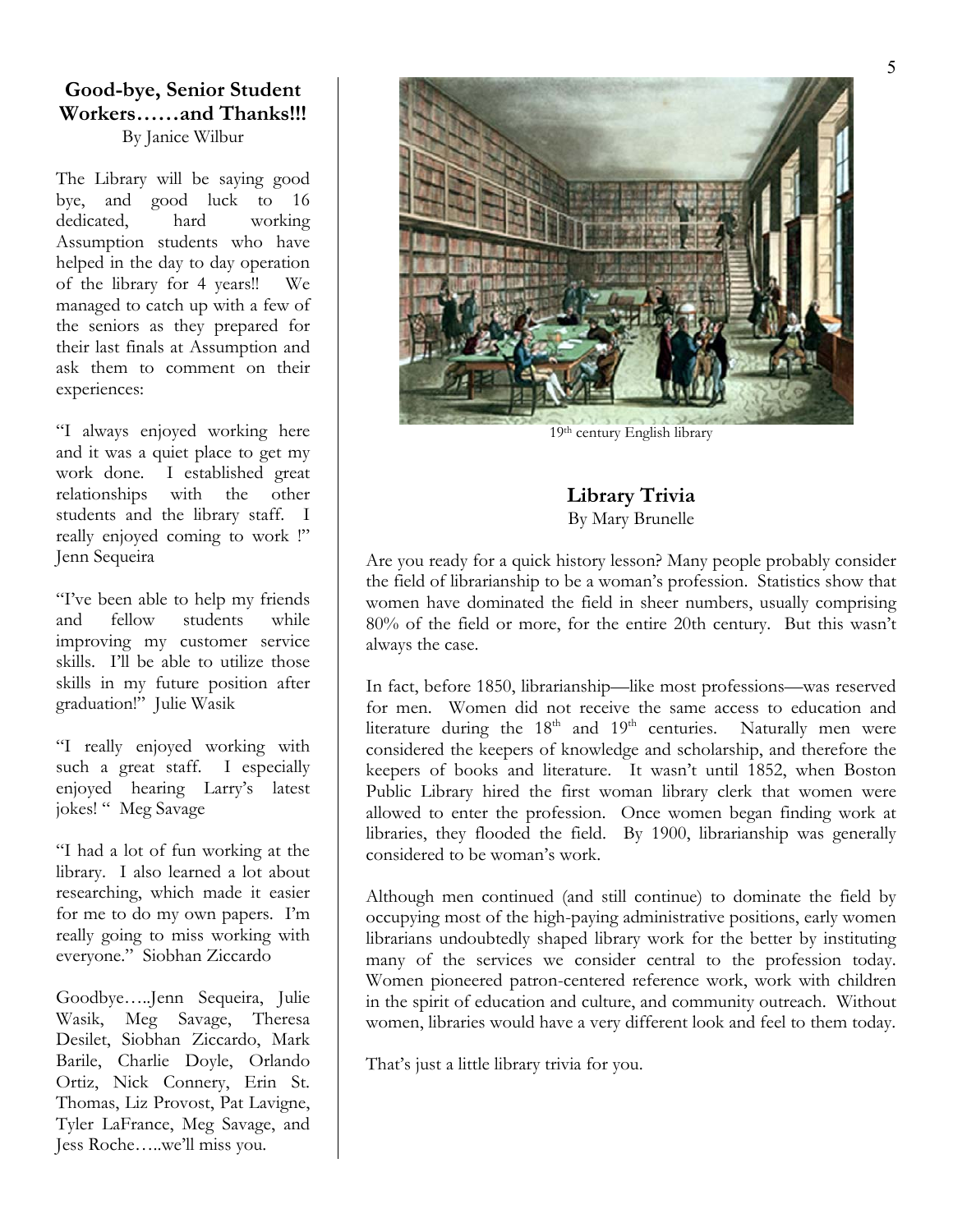#### **Mallet Library Update**  By Dawn Thistle

In our last newsletter, we announced that we had acquired the Mallet Library from L'Union de St. Jean-Baptiste (a division of Catholic Family Life Insurance) of Woonsocket, Rhode Island.

The collection of approximately 6,000 volumes arrived in more than  $250$  boxes on March  $9<sup>th</sup>$ during Spring Break. Unfortunately the new shelving that had been ordered to house all those books was not able to be delivered and installed until a couple of weeks later. As soon as the shelving was installed, library staff members Liz Maisey, Larry Spongberg, Carole Myles, Dawn Thistle, Julie O'Shea and Laurie Stamper began the long process of unpacking and reshelving.

The Mallet collection had been cataloged previously and classified using the Dewey Decimal system. For the time being the books will retain their Dewey call numbers. Soon library cataloging staff will begin the process of cataloging all the books and entering the bibliographic records into our Voyager catalog as well as into the international OCLC database. When that project is complete, the volumes of the Mallet Library will be accessible to scholars worldwide. We expect that process to take at least one year with a staff member working on it full-time.

Although researchers will ultimately be able to search online to locate items in the collection, they will have to visit Assumption to use them. By agreement with the USJB, the books will not be allowed to leave the library.



#### **Library Marketing Plan**  By Carole Myles

Last Fall a team of four staff librarians began the rigorous process of developing a marketing plan for the Library. The team is ongoing and includes Janice Wilbur, Liz Maisey, John Degon, and Carole Myles.

The Library is no stranger to marketing. For many years it utilized marketing to create an awareness of its services and information resources. The Library

Director and the team felt the need to create a plan that would state a clear mission, set strategic goals, determine key markets, organize the many events that are planned throughout an academic year, and assign responsibility for management of those events.

The Library's Marketing Mission is four-fold:

- 1) To create an awareness of our services, and to understand and satisfy the needs of our patrons, thus, supporting them in conducting effective research.
- 2) To empower our staff with the information, tools, and resources that will enable them to meet their goals.
- 3) To advance the community's perception of the Library and its services through the creation and application of creative, powerful marketing programs.
- 4) To be a strategic force within the community, and help the college achieve its overall vision.

We identified our key markets as the students, faculty, and community, with primary focus on the students and faculty. Once we made this determination we then segmented these markets further. For instance, the students were segmented into undergraduate, graduate, and continuing education groups, and then further segmented into on and off campus students.

We set forth goals for each of these markets, and then developed communication programs for each one. The programs were organized in a chart by key market, activity, the month in which the event would take place, budget, and person responsible for managing the activity.

Communication vehicles are varied and different for every event. Print materials were used extensively. The poster above is an example of advertising to the students and faculty about our services. The posters were placed in key places on campus, including the dorms. We also created signs for the library tables with a different message each month. We advertised a popular full text database to our faculty via a postcard.

Another way to communicate with a market is through a relationship **(Continued on p. 7)**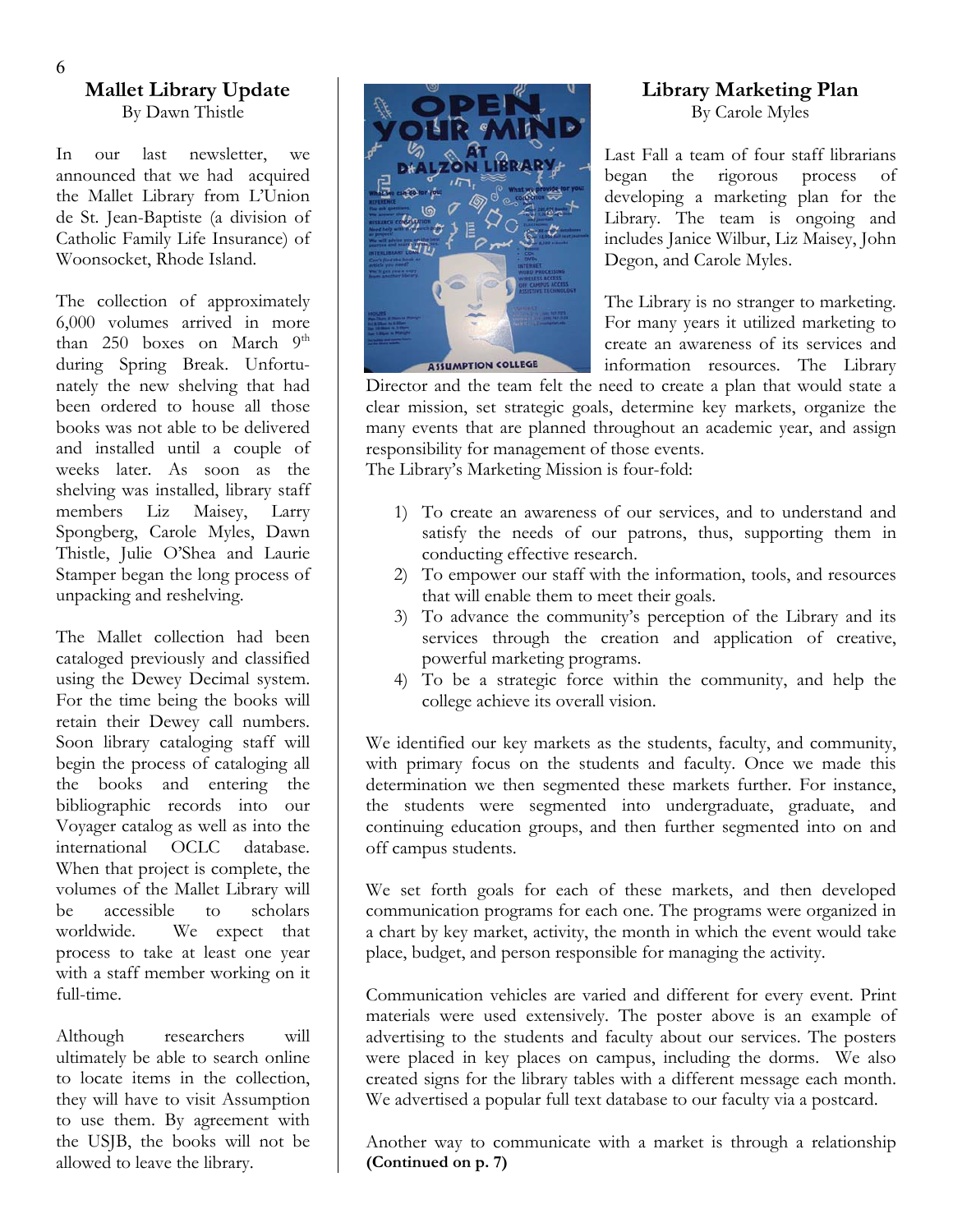**(Marketing Plan, cont. from p. 6)**  building program. We had great success with two relationship programs, both held in April, Career Night and the USA PATRIOT Act Forum. (For more information on Career Night see John Degon's article on p.3.) The attendees at both events included a cross section of students, faculty, and the community, and were well attended. A follow-up article in the Worcester Telegram & Gazette on the USA PATRIOT Act Forum made the front page of the local section the next day.

The efforts of the d'Alzon Library's marketing team are paying off. Requests for standard library services have increased. Librarians presented 22 library instructions sessions in the spring of '04 as compared to 13 sessions in the spring of '03. We expect this growth to continue as we refine and add to our plan.

The plan helps to keep the team on track with planning events in a timely manner and many months ahead. However, occasionally we come up with new ideas that take on a life of their own. We have come to realize that the Marketing Plan is a living document. It is not written in stone.



### **A Balancing Act: The USA PATRIOT Act, the Library, and Your Privacy**

By Carole Myles

In celebration of National Library Week this year (April 18-24) the Library decorated, sponsored a quote contest, and hosted a forum on the USA PATRIOT Act. The forum was the highlight of the week and took place on Tuesday evening, April 20. Both sides of the issue were presented. Speaking in favor of the Act was Professor Donald Brand, Head of the Political Science Department at the College of the Holy Cross. Speaking against the Act was Marnie Warner of the Massachusetts Library Association Intellectual Freedom Committee, and a full time Law Librarian for the Massachusetts Trial Courts Libraries. The format gave each speaker 15 minutes to present their views, followed by 10-15 minutes for rebuttal, and then a question and answer period. The forum was attended by about 40 people, a combination of students, faculty members, staff, and the public. Also in attendance were a representative from the ACLU and a reporter for the Worcester Telegram & Gazette. The next day the Worcester T &G published an article about the forum on the front page of the Local Section.

The topic for the forum was timely. President Bush discussed it as he was making a campaign swing through the northern United States the day before. The Act again was a focus in the media. A couple of months ago Le Provocateur carried a short article by a student criticizing the Act. The paragraphs that follow were contained in the March 18 edition of the paper in response to the student article, and taking the position of the American Library Association.

"The acronym, USA PATRIOT, stands for Uniting and Strengthening America by Providing Appropriate Tools Required to Intercept and Obstruct Terrorism. (There is) concern that the Act erodes our constitutional rights, all in the name of protecting our country's security. Since the Act's passage in October 2001, many others have come to the same conclusion. As of January 2004, three states and 236 communities in 37 states have passed resolutions against the Act. In Massachusetts, dozens of libraries have taken action by purging all lending records and several municipalities across the state have either formally condemned the Act or are sponsoring measures to do so.

Shortly after passage of the Act, the American Library Association (ALA) emerged as a strong objector, passing a resolution against it in January 2003. While the resolution acknowledges the responsibilities of the administration to protect the country, it also states that library patron privacy is being threatened under Sections 215 & 216 of the Act. For example, under the Act the FBI has the right to retrieve information about an individual's borrowing history, searches conducted on the web, and notes taken by librarians when helping that patron. ALA's resolution urges librarians to educate its patrons regarding a library's compliance with the Act and the consequences that could result. In April 2003 the **(Continued on p. 8)**